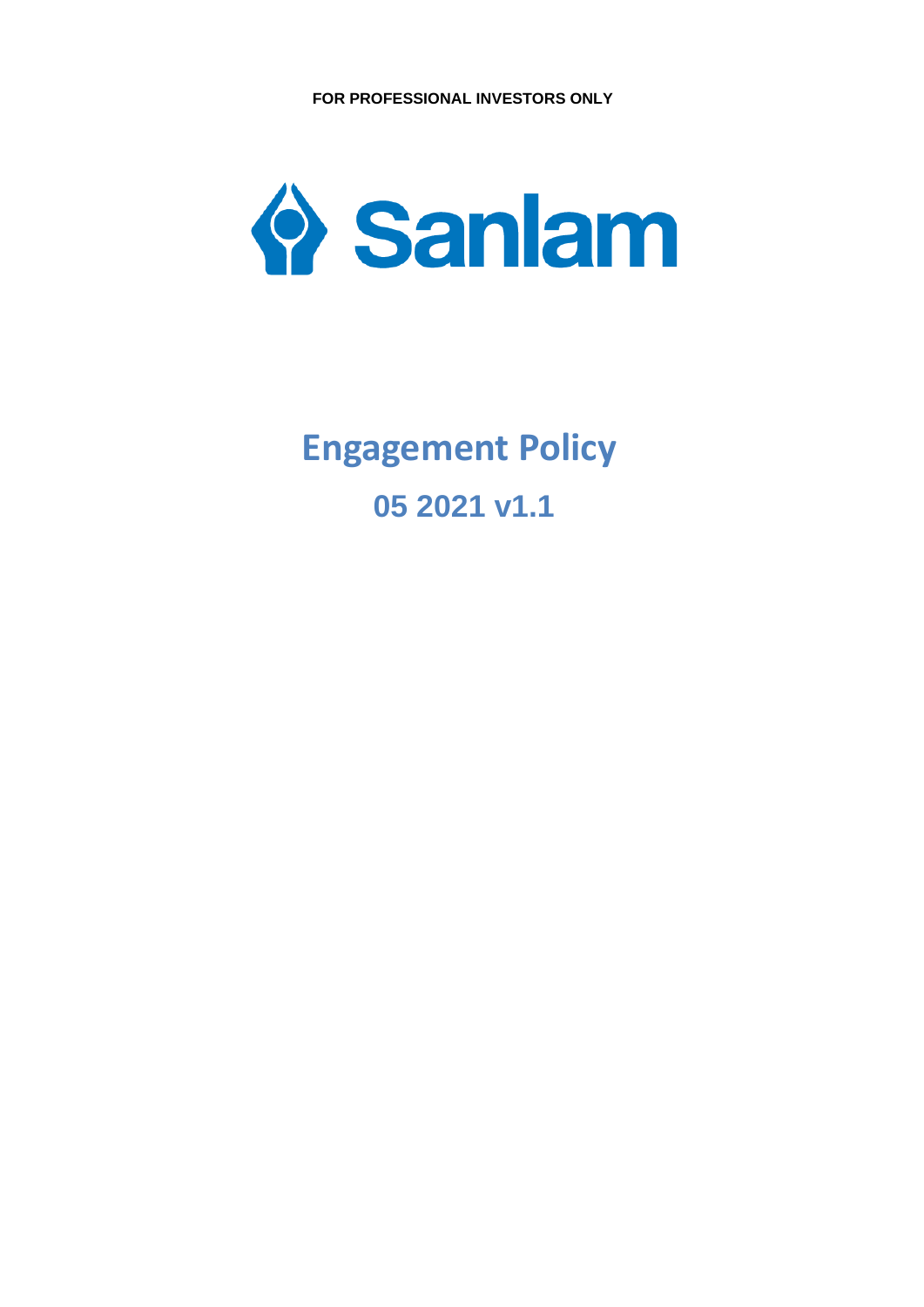## **Sanlam Engagement Policy**

At Sanlam, we recognise that promoting sound corporate governance in the companies that we invest forms an integral part of our fiduciary responsibilities to our clients. The purpose of this Policy is to set out the arrangements employed by Sanlam Investments UK Ltd and Sanlam Private Investments (UK) Ltd (collectively "Sanlam Investments").

This policy document describes how Sanlam conducts engagement with companies throughout the course of its investment activities. It is reviewed regularly by Sanlam UK's Executive Committee (ExCo) and updated to reflect any changes in our approach.

It should be noted that the exact approach to monitoring and engagement may vary from team to team owing to the diversity of investment strategies offered.

## **Monitoring companies**

Initial investment is preceded by detailed due-diligence and the creation of a regularly updated investment thesis which reviews, amongst other factors, strategy, financial and non-financial performance and risk, and capital structure.

The monitoring process for environmental, social and corporate governance (ESG) is supplemented by further detailed reports produced by our ESG partner, Sustainalytics<sup>1</sup>. ESG risk analysis is fully embedded within our investment process across the business. Full details on our approach to managing ESG risks across our portfolios can be found in our ESG policy document on our website.

All investments are reviewed on a regular, periodic basis by the investment teams to ensure that the initial investment case remains intact.

The Performance and Risk committee provides an independent review of fund performance, providing a challenge on individual companies where performance has not met expectations or is making a significant contribution to the risk profile of the fund.

## **Engagement**

We generally initiate dialogue with investee companies in instances where we have identified issues that may have an impact on the sustainability of returns over the medium to long term. This covers a wide range of potential risks including those coming under the Environmental, Social and Governance headings. That said, we are pragmatic about our influence on companies where our active positions are small but, in line with our fiduciary responsibilities, we will aim to bring about engagement and positive change where possible.

#### **Collective engagement**

In general, we raise concerns with companies on an individual basis but may look to collaborate with other shareholders where appropriate. More broadly, we actively engage with other shareholders and policy makers through our membership of The Investment Association, and New City Initiative.

## **Voting**

Sanlam's Voting Policy is designed to ensure that our proxy voting activities are consistent with the objective of maximising long-term shareholder value on behalf of its clients. For Collective Investment Schemes (CIS) we use a proxy voting service to ensure we participate in all shareholder votes. Each investment team is notified of upcoming votes and can elect to alter the proxy to vote in accordance with the best interests of the holders of that CIS.

For discretionary mandate clients, Sanlam does not generally offer proxy voting services.

## **Reporting**

We can offer flexibility around the tailored content of client reporting which could extend to include voting decisions and action taken relating to corporate governance.

 $<sup>1</sup>$  Sustainalytics is a global provider of ESG, corporate governance research and ratings</sup>